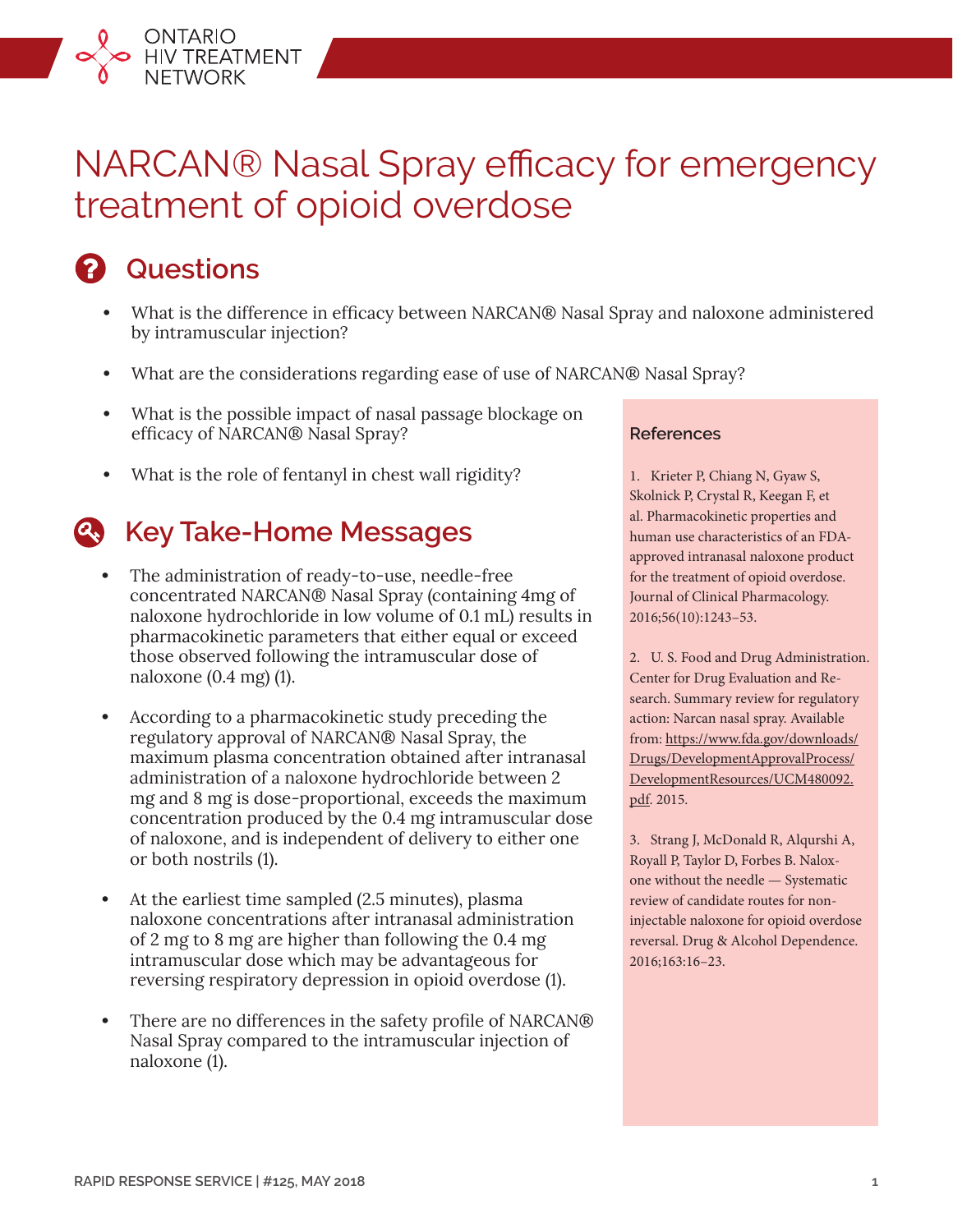# **A** The Issue and Why It's Important

Deaths from opioid overdose can be prevented through administration of the antagonist naloxone, which has been licensed for injection since the 1970s. The need for a naloxone product for use outside of a controlled medical setting extends beyond the setting of illicit drug use. As the management of chronic pain often relies on the use of chronic opioid treatment, there is risk for overdose for patients and household contacts (2).

Over recent years, the off-label use of commercially available naloxone hydrochloride by the intranasal route of administration using a nasal atomizer has been growing in popularity to address the public health problem of overdoses (2). Improvised nasal kits (consisting of a pre-filled naloxone syringe and an atomizer which fits onto the syringe to generate a nasal spray) have been used in different settings (3, 4). These include usage by: ambulance personnel (5-11), emergency departments (12), opioid users, peers, and families in take-home naloxone trials (13–16), and police first responders (17). However, the only published pharmacokinetics study evaluating improvised nasal kits with atomizers in humans found intranasal naloxone (2 mg/5 mL) had a relative bioavailability of only 4% (3, 18, 19), and it is unclear if the pharmacokinetic properties of naloxone produced by these improvised intranasal devices are equivalent to the approved dose of parenterally administered naloxone (1). Improvised devices also require training for effective use, and the recommended volumes (2 to 4 mL) exceed those considered optimum for intranasal administration (1).

To support wider availability of naloxone in community settings, novel formulations are being developed, suitable for emergency use by non-medical personnel (3). The first product approved to address the risk of opioid overdose in all settings was Evzio (naloxone autoinjector), approved in 2014 (2). Evzio rapidly delivers a single dose of naloxone via a hand-held auto-injector with audible and written instructions for use and is a prescription treatment that can be used by family members or caregivers to treat a person known or suspected to have had an opioid overdose (2).

With the increasing momentum of community-level efforts to increase the distribution and timely availability of take-home naloxone, including intranasal naloxone, in response to the public health crisis of opioid overdose fatalities, there was increasing pressure to develop new intranasal naloxone products for formal approval (20). The U.S. Food and Drug Administration's requirement was that an approvable intranasal naloxone product must exhibit essentially the same (or better) pharmacokinetic properties compared to the already approved parenteral naloxone product, with evidence of effective usability without prior training (20). A product meeting these criteria can be approved without additional efficacy studies, based on the predictive validity of the required pharmacokinetic profile (20). As a result, NARCAN® Nasal Spray,

4. Chou R, Korthuis PT, McCarty D, Coffin PO, Griffin JC, Davis-O'Reilly C, et al. Management of suspected opioid overdose with naloxone in out-of-hospital settings: A systematic review. Annals of Internal Medicine. 2017;167(12):867– 75.

5. Barton ED, Colwell CB, Wolfe T, Fosnocht D, Gravitz C, Bryan T, et al. Efficacy of intranasal naloxone as a needleless alternative for treatment of opioid overdose in the prehospital setting. Journal of Emergency Medicine. 2005;29(3):265–71.

6. Belz D, Lieb J, Rea T, Eisenberg MS. Naloxone use in a tiered-response emergency medical services system. Prehospital Emergency Care. 2006;10(4):468–71.

7. Kelly AM, Kerr D, Dietze P, Patrick I, Walker T, Koutsogiannis Z. Randomised trial of intranasal versus intramuscular naloxone in prehospital treatment for suspected opioid overdose. Medical Journal of Australia. 2005;182(1):24–7.

8. Kerr D, Kelly AM, Dietze P, Jolley D, Barger B. Randomized controlled trial comparing the effectiveness and safety of intranasal and intramuscular naloxone for the treatment of suspected heroin overdose. Addiction. 2009;104(12):2067– 74.

9. Merlin MA, Saybolt M, Kapitanyan R, Alter SM, Jeges J, Liu J, et al. Intranasal naloxone delivery is an alternative to intravenous naloxone for opioid overdoses. American Journal of Emergency Medicine. 2010;28(3):296–303.

10. Robertson TM, Hendey GW, Stroh G, Shalit M. Intranasal naloxone is a viable alternative to intravenous naloxone for prehospital narcotic overdose. Prehospital Emergency Care. 2009;13(4):512–5.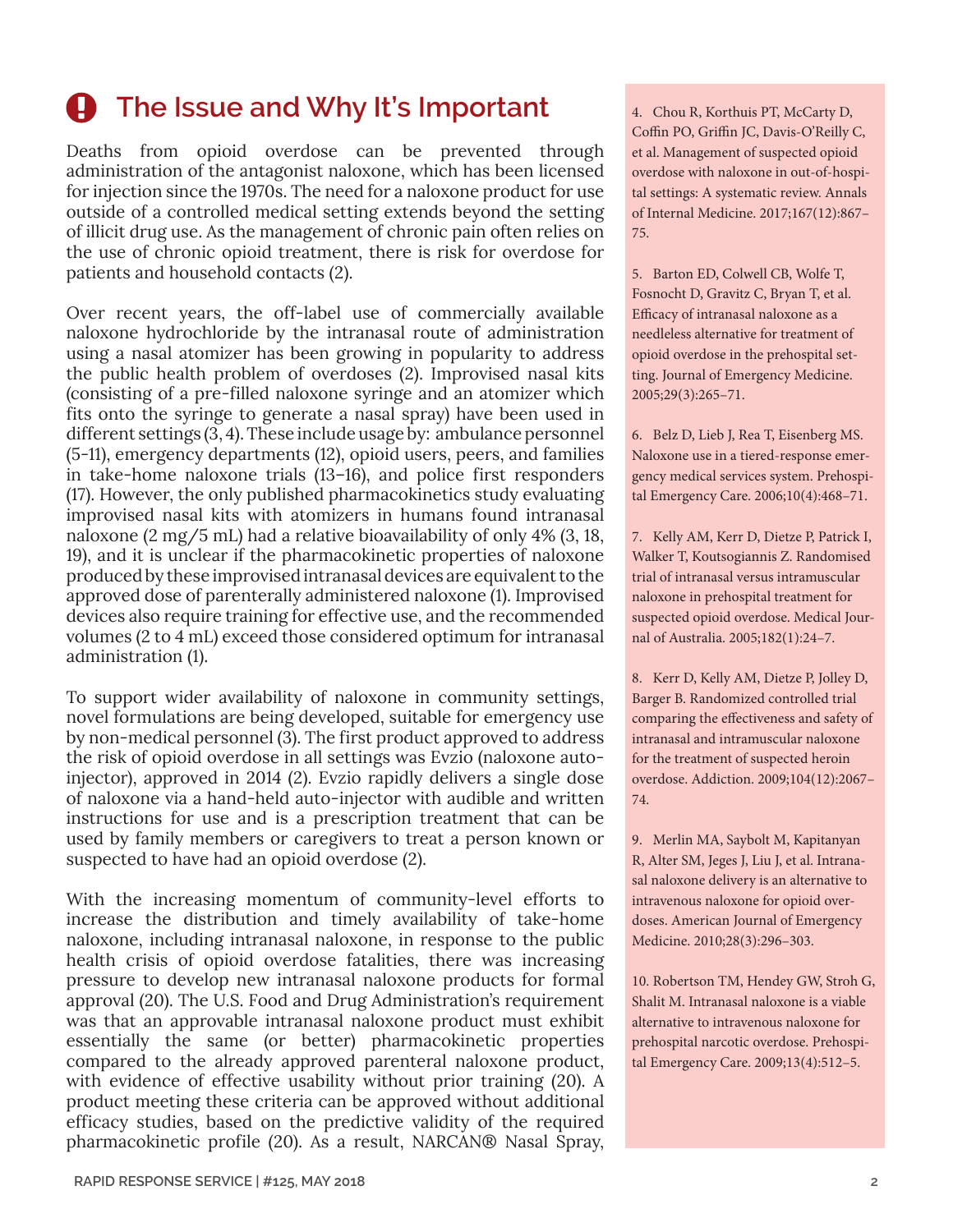produced by ADAPT Pharma, Inc., became the first, and so far only nasal naloxone approved in North America.

This review describes NARCAN® Nasal Spray and its comparison with intramuscular naloxone. In addition to efficacy of NARCAN® Nasal Spray, this review also addresses the issues of its ease of use, the possible impact of nasal passage blockage on its efficacy, and chest wall rigidity during opioid overdose.

## **What We Found**

#### **NARCAN® Nasal Spray pharmacokinetics**

Currently NARCAN® Nasal Spray is the first and only nasal naloxone available in North America for the emergency treatment of a known or suspected opioid overdose (21, 22). The U.S. Food and Drug Administration approved a first nasal naloxone product in November 2015 and Health Canada followed in October 2016 (23). It was granted priority review status upon submission reflecting the public health importance of this product (2).

No clinical studies on naloxone hydrochloride nasal spray (device with naloxone) were identified either in this review or in a 2017 review conducted by the Canadian Agency for Drugs and Technologies in Health (CADTH) (24). A pivotal pharmacokinetic study served as the basis for the approval by the US Food and Drug Administration and Health Canada (2, 24). The application for approval relied on a relative bioavailability study in 30 healthy volunteers (1, 2). A single dose of 4 mg naloxone was selected as the formulation for NARCAN® Nasal Spray because it delivers approximately the same amount of drug as 2 mg intramuscular injection, the highest recommended initial dose for treating suspected opioid overdose (1). This pharmacokinetic study was supported in part by the National Institute on Drug Abuse (NIDA) and compared the pharmacokinetic properties of intranasal naloxone (2 to 8 mg) concentrated in low volumes (0.1 to 0.2 mL) to an approved (0.4 mg) intramuscular dose (1). The study design was an inpatient, open-label, randomized, 5-period, 5-treatment, 5-sequence, crossover study (1). Plasma concentrations were detectable within 2.5 minutes after nasal spray and maximum concentration levels of NARCAN® Nasal Spray were achieved as rapidly as with the intramuscular injection of naloxone (1). The 4 mg dose of NARCAN® Nasal Spray provides naloxone concentrations ranging from 3.5-fold to 6-fold higher than a 0.4 mg intramuscular injection (2). The bioavailability of intranasal naloxone is lower than naloxone administered intramuscularly, requiring a higher dose to reach comparable systemic levels (25). Plasma concentrations of naloxone were dose proportional between 2 and 8 mg and independent of whether drug was administered to one or both nostrils (1). The pharmacokinetic properties of naloxone following intranasal administration were similar between male and female subjects (1). There were no differences in the safety profile

11. Weber JM, Tataris KL, Hoffman JD, Aks SE, Mycyk MB. Can nebulized naloxone be used safely and effectively by emergency medical services for suspected opioid overdose? Prehospital Emergency Care. 2012;16(2):289–92.

12. Sabzghabaee AM, Eizadi-Mood N, Yaraghi A, Zandifar S. Naloxone therapy in opioid overdose patients: Intranasal or intravenous? A randomized clinical trial. Archives of Medical Science. 2014;10(2):309–14.

13. Doe-Simkins M, Walley AY, Epstein A, Moyer P. Saved by the nose: Bystander-administered intranasal naloxone hydrochloride for opioid overdose. American Journal of Public Health. 2009;99(5):788–91.

14. Dwyer K, Walley AY, Langlois BK, Mitchell PM, Nelson KP, Cromwell J, et al. Opioid education and nasal naloxone rescue kits in the emergency department. The Western Journal of Emergency Medicine. 2015;16(3):381–4.

15. Walley AY, Doe-Simkins M, Quinn E, Pierce C, Xuan Z, Ozonoff A. Opioid overdose prevention with intranasal naloxone among people who take methadone. Journal of Substance Abuse Treatment. 2013;44(2):241–7.

16. Walley AY, Xuan Z, Hackman HH, Quinn E, Doe-Simkins M, Sorensen-Alawad A, et al. Opioid overdose rates and implementation of overdose education and nasal naloxone distribution in Massachusetts: Interrupted time series analysis. BMJ. 2013;346:f174.

17. Rando J, Broering D, Olson JE, Marco C, Evans SB. Intranasal naloxone administration by police first responders is associated with decreased opioid overdose deaths. American Journal of Emergency Medicine. 2015;33(9):1201– 4.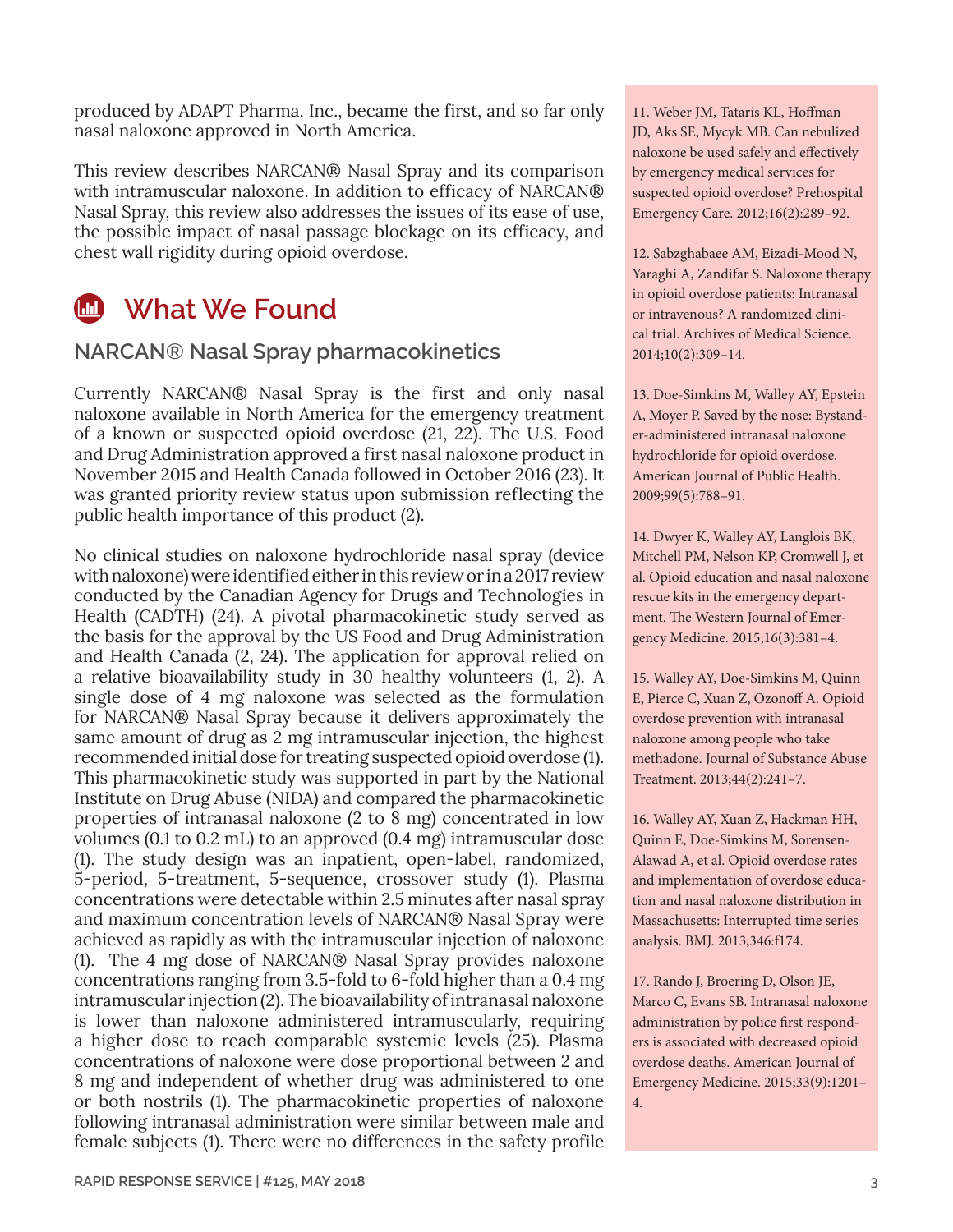of NARCAN® Nasal Spray compared to the intramuscular injection of naloxone (1).

A recent survey of U.S. community organizations known to have received units of NARCAN® Nasal Spray found that over 70% of the cases reported an observed response within five minutes of NARCAN® Nasal Spray administration (27). This is consistent with the response times reported for intramuscular naloxone formulation; mean time to response with intramuscular naloxone was reported to be six minutes in a randomized study (7). The majority of reported observed events in this survey were consistent with the effects of opioid withdrawal and within the product's label (28). No new safety issues were identified (27).

## **NARCAN® Nasal Spray costs**

Each carton of NARCAN® Nasal Spray contains two devices, each unit contains 4 mg naloxone concentrated in a single 0.1 mL spray. In the U.S. NARCAN® Nasal Spray can be accessed at a discounted public interest price of \$37.50 per dose (\$75 per carton of two devices) by first responders, state and local purchasers, and nonfor-profits (20, 26). The wholesaler acquisition cost is \$125 per carton containing two devices (equivalent of \$62.50 per device) (26). This is by far less expensive than the wholesaler acquisition cost of \$3,500 for Evzio (naloxone hydrochloride auto-injector) for each package containing two devices and a training device (20, 26). In Canada, patient or patient's agent can obtain NARCAN™ Nasal Spray directly from a community pharmacist without a prescription (21). It was announced on March 8, 2018 that in Ontario NARCAN™ Nasal Spray will be available free of charge in pharmacies by the end of March 2018 (27).

### **Other naloxone nasal sprays**

Other naloxone nasal sprays as non-injectable alternatives are currently being developed and tested. Two of these formulations were tested in small randomized-controlled trials: A 2017 UK study found that concentrated intranasal naloxone doses achieved peak plasma concentrations at 18 minutes (versus 10 minutes by intramuscular injection), and mean bioavailability was around 0.50 (47–51% relative to intramuscular naloxone) (28). A 2017 Norwegian study reported a similar bioavailability (0.52–0.54) and time to maximum concentrations (18 minutes) (29). The Norwegian study reported maximum plasma concentration about half that of the 4-mg dose of NARCAN® nasal spray (29). These studies concluded that an optimized high-concentration/low-volume nasal spray formulation may deliver a therapeutic dose (29), but these findings so far have not resulted in any new product development or regulatory approval.

18. Dowling J, Isbister GK, Kirkpatrick CM, Naidoo D, Graudins A. Population pharmacokinetics of intravenous, intramuscular, and intranasal naloxone in human volunteers. Therapeutic Drug Monitoring. 2008;30(4):490–6.

19. McDonald R, Danielsson Glende O, Dale O, Strang J. International patent applications for non-injectable naloxone for opioid overdose reversal: Exploratory search and retrieve analysis of the PatentScope database. Drug & Alcohol Review. 2018;37(2):205–15.

20. Lewis CR, Vo HT, Fishman M. Intranasal naloxone and related strategies for opioid overdose intervention by nonmedical personnel: A review. Substance Abuse & Rehabilitation. 2017;8:79–95.

21. ADAPT Pharma Canada Ltd. NARCAN™ Nasal Spray. Available from: [https://www.narcannasalspray.ca/en.](https://www.narcannasalspray.ca/en) 2017.

22. Adapt Pharma Inc. NARCAN® Nasal Spray — Prescribing information. Available from: [https://www.narcan.com/pdf/](https://www.narcan.com/pdf/NARCAN-Prescribing-Information.pdf) [NARCAN-Prescribing-Information.pdf.](https://www.narcan.com/pdf/NARCAN-Prescribing-Information.pdf) 2017.

23. Adapt Pharma Inc. The History of NARCAN® (naloxone HCl) Nasal Spray 4mg. Available from: [https://www.](https://www.narcan.com/pdf/NARCAN-Timeline.pdf) [narcan.com/pdf/NARCAN-Timeline.](https://www.narcan.com/pdf/NARCAN-Timeline.pdf) [pdf](https://www.narcan.com/pdf/NARCAN-Timeline.pdf). 2017.

24. Peprah K, Frey N, Canadian Agency for Drugs and Technologies in Health (CADTH). Intranasal and intramuscular naloxone for opioid overdose in the pre-hospital setting: A review of comparative clinical and cost-effectiveness, and guidelines. Available from: [https://](https://www.ncbi.nlm.nih.gov/pubmedhealth/PMH0097397/pdf/PubMedHealth_PMH0097397.pdf) [www.ncbi.nlm.nih.gov/pubmedhealth/](https://www.ncbi.nlm.nih.gov/pubmedhealth/PMH0097397/pdf/PubMedHealth_PMH0097397.pdf) [PMH0097397/pdf/PubMedHealth\\_](https://www.ncbi.nlm.nih.gov/pubmedhealth/PMH0097397/pdf/PubMedHealth_PMH0097397.pdf) [PMH0097397.pdf](https://www.ncbi.nlm.nih.gov/pubmedhealth/PMH0097397/pdf/PubMedHealth_PMH0097397.pdf). 2017.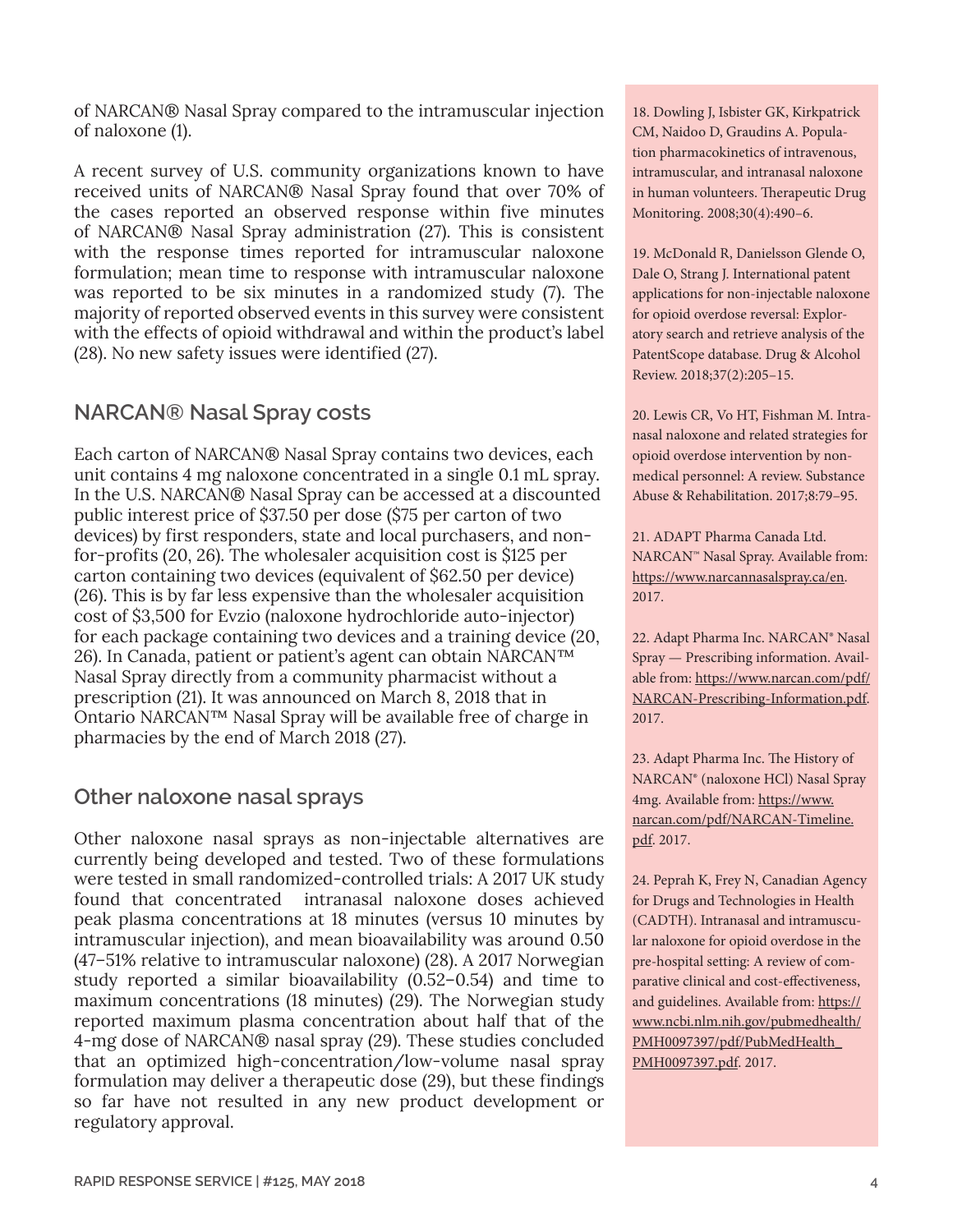A 2018 review of international patent applications for noninjectable naloxone for opioid overdose reversal found that concentrated intranasal formulations of naloxone (≥10 mg/mL) have bioavailability of 21-42% (relative to intravenous) and 26-57% (relative to intramuscular), with peak concentrations (dose-adjusted Cmax=0.8–1.7 ng/mL) reached in 19–30 minutes (19). Overall, intranasal bioavailability was associated positively with dose and negatively with volume (19).

#### **Ease of use**

The usability of NARCAN® Nasal Spray by the general public has been supported by a study where the vast majority of study participants were able to successfully perform the most critical steps to administer it, on the basis of the instructions for use without the need for any specialized device training (1). Human factor and usability study on the ease of use of NARCAN® Nasal Spray demonstrated that first responders and laypersons were able to safely and effectively use this product without any prior training (1). Aptar Unit-Dose device (Louveciennes, France) is used in NARCAN® Nasal Spray and human factors studies demonstrated that participants were able to correctly perform the two critical tasks (insert device in nostril and deliver a dose of medication) with a success rate >90%, even when no prior training or guidance was provided (1). This high rate of success is not surprising because the device is intuitive, and has been used effectively in other intranasal products available to the lay public, such as sumatriptan (Imitrex®) for treating migraine headaches (1). In addition, comprehension scores were high for most of the key communication objectives in the patient information section of the package insert, indicating that the labeling is clear (1).

A study published in 2018 surveyed U.S. community organizations known to have received units of NARCAN® Nasal Spray regarding their experiences using this formulation (30). NARCAN® Nasal Spray formulation was successful at reversing the effects of opioid overdose in 242 of the 245 cases in which outcomes were reported (30). NARCAN® Nasal Spray was considered non-contributory in two cases (the individuals who overdosed were thought to be already deceased) and no additional information was available regarding the third case of unsuccessful reversal (30).

Compared with injectable naloxone products modified to be used off-label for intranasal administration (packaged for layperson use as prefilled syringes along with an atomizer), NARCAN® Nasal Spray does not require training for successful administration, is easier to use and contains a higher dose of naloxone, which is particularly important in light of the increased use of high-potency opioids such as fentanyl (30).

25. Elzey MJ, Fudin J, Edwards ES. Takehome naloxone treatment for opioid emergencies: A comparison of routes of administration and associated delivery systems. Expert Opinion on Drug Delivery. 2017;14(9):1045–58.

26. Morrone WR. President's message: Food and Drug Administration approved naloxone and continued use of improvised nasal naloxone: What is a treatment advocate and educator to do? Journal of Addictive Diseases. 2016;35(4):339–45.

27. CBC. Spike in opioid deaths prompts Ontario government to offer free naloxone spray. March 8, 2018. Available from: [http://www.cbc.ca/news/canada/](http://www.cbc.ca/news/canada/windsor/ontario-opiod-death-spike-free-nalaxone-1.4567224) [windsor/ontario-opiod-death-spike](http://www.cbc.ca/news/canada/windsor/ontario-opiod-death-spike-free-nalaxone-1.4567224)[free-nalaxone-1.4567224.](http://www.cbc.ca/news/canada/windsor/ontario-opiod-death-spike-free-nalaxone-1.4567224) 2018.

28. McDonald R, Lorch U, Woodward J, Bosse B, Dooner H, Mundin G, et al. Pharmacokinetics of concentrated naloxone nasal spray for opioid overdose reversal: Phase I healthy volunteer study. Addiction. 2018;113(3):484–93.

29. Tylleskar I, Skulberg AK, Nilsen T, Skarra S, Jansook P, Dale O. Pharmacokinetics of a new, nasal formulation of naloxone. European Journal of Clinical Pharmacology. 2017;73(5):555–62.

30. Avetian GK, Fiuty P, Mazzella S, Koppa D, Heye V, Hebbar P. Use of naloxone nasal spray 4mg in the community setting: A survey of use by community organizations. Current Medical Research & Opinion. 2018;34(4):573–6.

31. Wermeling DP. A response to the opioid overdose epidemic: Naloxone nasal spray. Drug Delivery & Translational Research. 2013;3(1):63–74.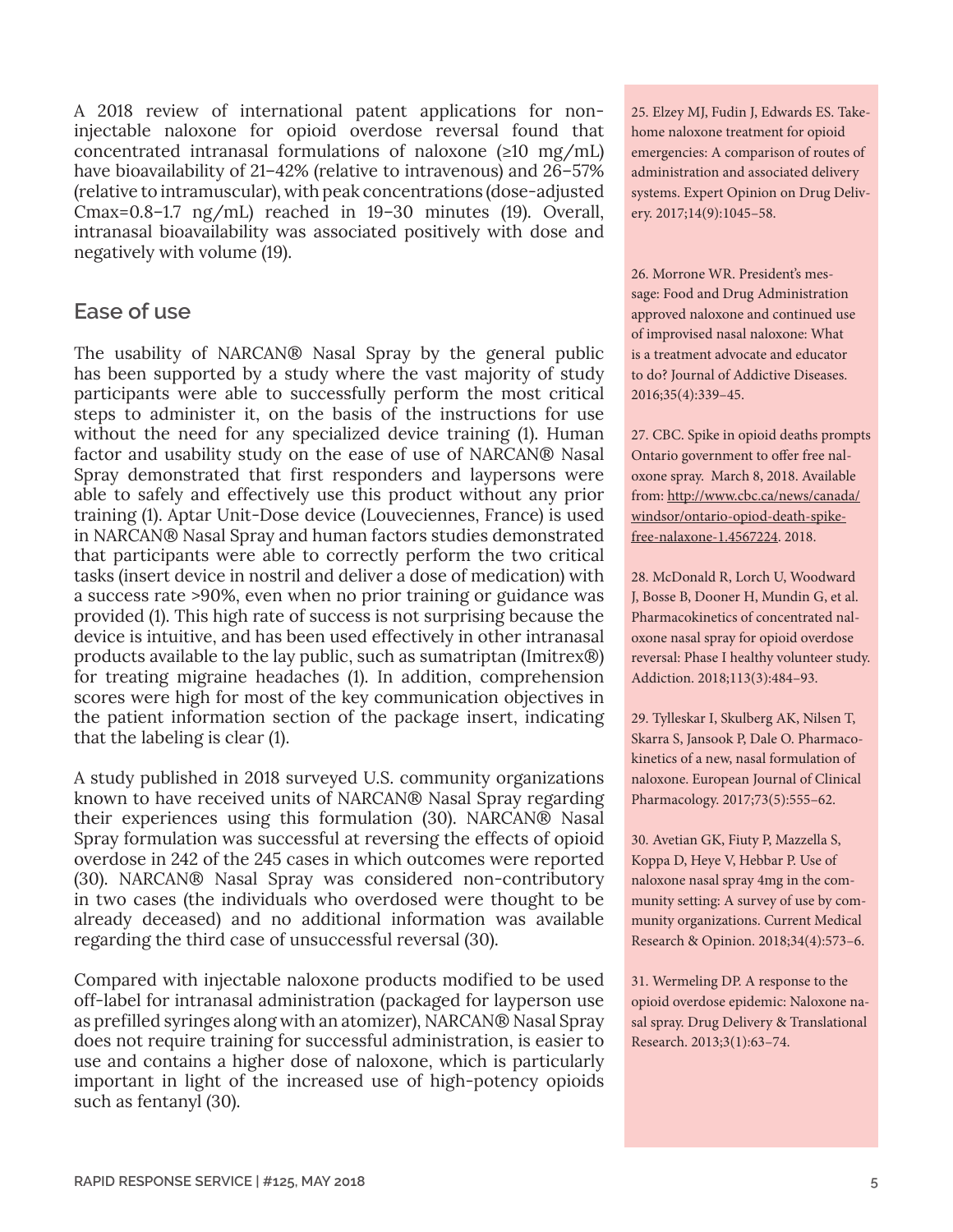#### **Possible impact of nasal passage blockage on efficacy of NARCAN® Nasal Spray**

Nasal physiologic changes during pathologic conditions, such as polyposis and allergic and vasomotor rhinitis, could theoretically alter the biopharmaceutics of intranasal medications intended for systemic drug administration (31). Physical obstruction of the nasal passage due to prior trauma and subsequent deflection of the passageways is another possibility. Concurrent use of medications with vasoconstriction or vasodilation properties may also affect drug absorption. Increases in mucus production and changes in mucociliary clearance rates could also affect bioavailability (31). A recent study found that obstructive nasal pathology is relatively common in patients who experience serious opioid-induced respiratory depression at about 12%, and it in itself is associated with a higher risk of having opioid-induced respiratory depression (32).

Effectiveness of intranasal delivery may be limited in individuals with nasal abnormalities (24) and U.S. Food and Drug Administration listed periodic summary evaluation of airways obstruction among postmarketing risk management activities required from the NARCAN® Nasal Spray manufacturer (2, 25).

The only currently available pharmacokinetic study with NARCAN® Nasal Spray excluded participants with either abnormal nasal anatomy or symptoms and those with upper respiratory tract infections (1). Consequently, no relevant literature could be identified on the possible impact of nasal passage blockage on efficacy of NARCAN® Nasal Spray.

### **Chest wall rigidity**

Chest wall rigidity with opioids was first described in 1953 as "wooden chest syndrome" (33–37). Onset of wooden chest is sudden and produces a rapid inability to ventilate or move the chest wall. The incidence is unknown but this syndrome is rare (33, 36). With the introduction of fentanyl in anesthetic practice in 1981, fentanylinduced muscle rigidity started to be reported both in adults and children (36). The dose and rate of opioid administration are believed to be risk factors (33). In the peer-reviewed medical literature opioid induced chest wall rigidity has been usually described in case reports of anesthesia complications using fentanyl (33, 34, 36, 37). Acute chest wall rigidity is a well-recognized complication in the medical community but unknown within the drug using community (35) and an average user of illicit opioids may be unaware of the increasing fentanyl content of their illicit opioid purchase and additional risk of death from chest wall rigidity (35). A 2016 study concluded that sudden onset chest wall rigidity may be a significant and previously unreported factor leading to an increased mortality from illicit intravenous fentanyl use (35). Chest wall rigidity may help explain 32. Weiner SG, Joyce AR, Thomson HN. The prevalence of nasal obstruction as a consideration in the treatment of opioid overdose. Journal of Opioid Management. 2017;13(2):69–76.

33. Roan JP, Bajaj N, Davis FA, Kandinata N. Opioids and chest wall rigidity during mechanical ventilation. Annals of Internal Medicine. 2018;09:09.

34. Phua CK, Wee A, Lim A, Abisheganaden J, Verma A. Fentanyl-induced chest wall rigidity syndrome in a routine bronchoscopy. Respiratory Medicine Case Reports. 2017;20:205–7.

35. Burns G, DeRienz RT, Baker DD, Casavant M, Spiller HA. Could chest wall rigidity be a factor in rapid death from illicit fentanyl abuse? Clinical Toxicology. 2016;54(5):420–3.

36. Dimitriou V, Zogogiannis I, Liotiri D, Wambi F, Tawfeeq N, Koumi A, et al. Impossible mask ventilation after an unusually low dose fentanyl-induced muscle rigidity in a patient with essential tremor: A case report and review of the literature. Middle East Journal of Anaesthesiology. 2014;22(6):619–22.

37. Coruh B, Tonelli MR, Park DR. Fentanyl-induced chest wall rigidity. Chest. 2013;143(4):1145–6.